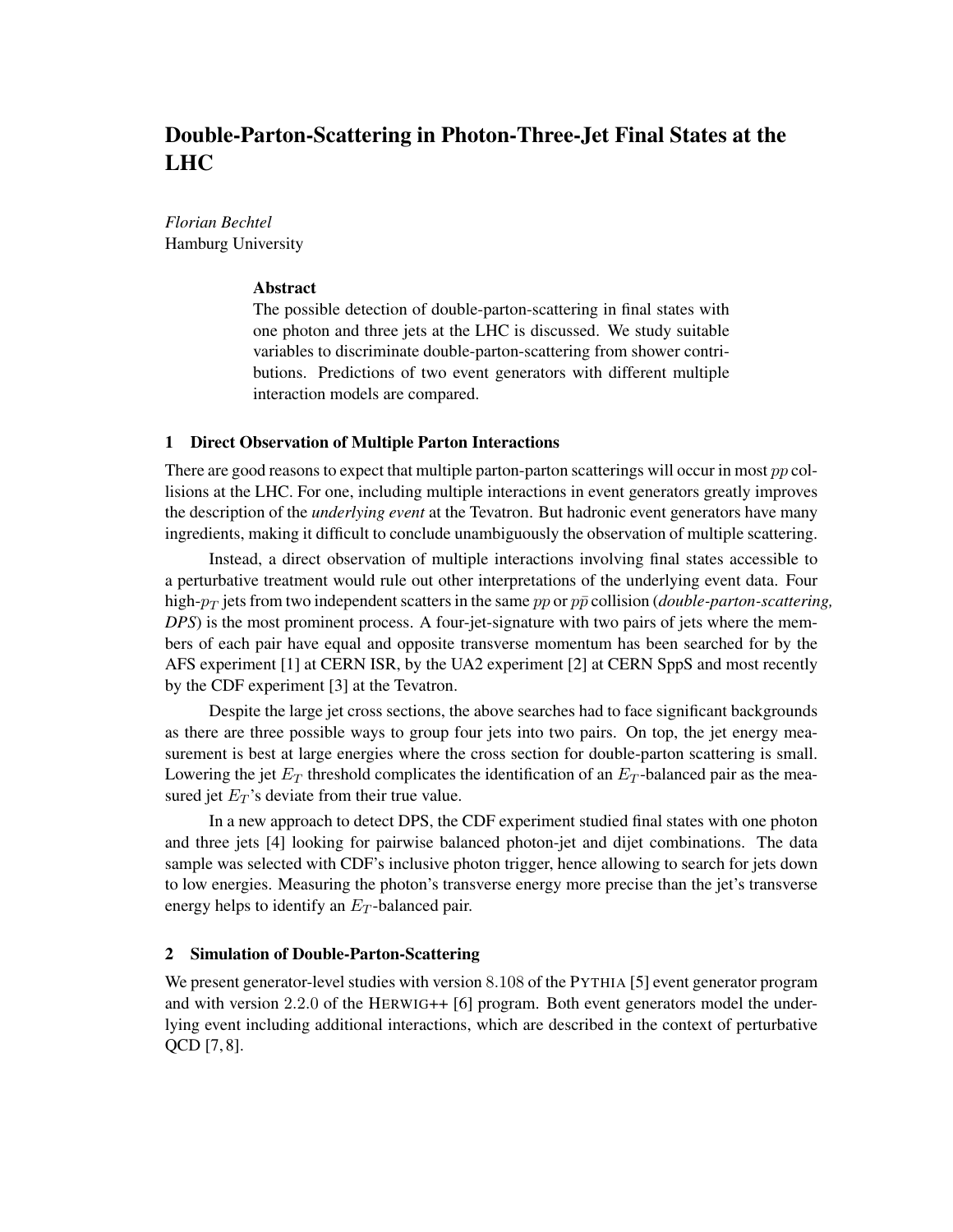| Photon                   | $E_T(\gamma) \geq 20$ GeV                                                                |
|--------------------------|------------------------------------------------------------------------------------------|
|                          | $ \eta(\gamma)  \leq 2.5$                                                                |
| <b>Jets</b>              | $E_T$ (jet) $\geq 20$ GeV                                                                |
|                          | $E_T(\text{jet } 2)/E_T(\text{jet } 1) < 0.8$                                            |
|                          | $ \eta(\text{jet})  \leq 5$                                                              |
|                          | $\Delta R(\gamma, \text{jet}) \geq 0.2$                                                  |
| Missing normalized $p_T$ | $ \sum_{i} \vec{p}_{Ti} /\sum_{i}  \vec{p}_{Ti}  \leq 0.1$ , $i \in \{\gamma, 1, 2, 3\}$ |
|                          |                                                                                          |

Table 1: Kinematic selection of photon-three-jet combinations.

We compare PYTHIA default, shower-only, multiple-interactions-only and HERWIG++ default. Prompt-photon events were simulated in 5 GeV-bins of  $\hat{p}_T$  for PYTHIA,  $E_T(\gamma)$  for HER-WIG++, of 100000 events each starting at  $\hat{p}_T = 10$  GeV/c and going up to 100 GeV/c. Additional jets come from multiple interactions or from parton showers. The respective samples were normalized to the total prompt photon production cross section. Note that this will give unphysical normalizations for the PYTHIA settings with one or several options switched off, but helps to identify phase space regions with enhanced contributions from multiple interactions.

## 3 Event Selection and Background Discrimination

A longitudinally invariant  $k_T$ -jet algorithm [9] with  $R = 0.4$  was run after the hadronization step on all stable particles, except neutrinos. Kinematic selections on photon and jets are summarized in Table 1.

The polar acceptances of the CMS electromagnetic and hadronic calorimeter are reflected in pseudorapidity cuts of  $|\eta(\gamma)| \le 2.5$  and  $|\eta(\text{jet})| \le 5$ , respectively. Photons and jets are required to have transverse energies above 20 GeV, corresponding to the reconstruction threshold [10]. Fig. 1 illustrates the three-jet thresholds for the various generator settings: The minimal jet transverse momentum is shown for the softest jet in the photon-three-jet-system. Jets from multiple interactions are softer in  $p_T$  than jets from initial state radiation: A balance has to be found between selecting a jet  $p_T$  threshold where jet reconstruction is of sufficient quality and a  $p_T$  threshold that still allows multiple interactions to contribute significantly to the final state. PYTHIA predicts more photon-three-jet combinations with one jet having a transverse momentum smaller than 25 GeV/c while at large transverse momenta, HERWIG++ and PYTHIA agree (Fig. 1 right).

In double-parton-scattering events, both scatterings are supposed to be uncorrelated in scale and direction. To test this assumption, AFS and CDF investigated azimuthal correlations between pairs (Fig. 2). Both chose to study the azimuthal difference between  $p_T$ -vectors representing each of the pairs. AFS constructed said  $p_T$ -vector from the vector difference between the two objects (upper), while CDF constructed the pair's  $p_T$  from the vector sum (lower). As the pair  $p_T$  must not be zero in order to compare its direction to the other pair's  $p_T$ , both methods fail for specific configurations: The AFS method fails for objects going in the same direction, while the CDF method fails for perfectly balanced objects. Both event generators predict similar shapes for the selected phase space, but PYTHIA's total cross section prediction is larger than HERWIG++'s, corresponding to a prediction of more photon-three-jet topologies in the detector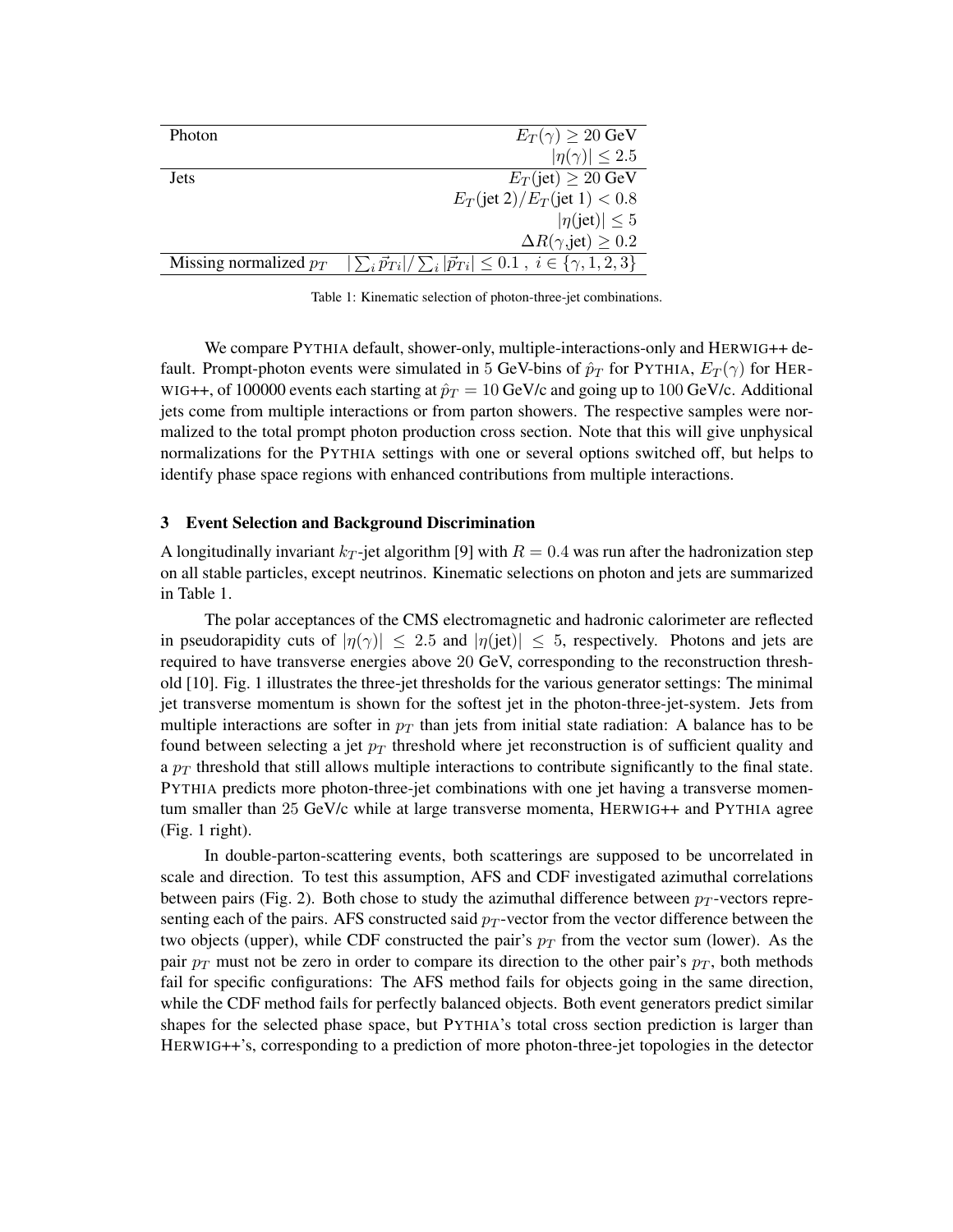

Fig. 1: Minimal jet  $p_T$  in photon-three-jet combinations. Comparison between three PYTHIA and default HERWIG prediction.

acceptance.

## 4 Conclusions

We studied predictions of two event generators for the production of prompt photons accompanied by three jets at the LHC. This final state is sensitive to detecting multiple interactions in double-parton-scattering events.

Detecting double-parton-scattering in photon-three-jet final states requires jet reconstruction in a region of phase space where multiple interactions contribute significantly to the photonthree-jet cross section, i. e. at small transverse energies. A promising approach might be the reconstruction of jets from tracks which have been demonstrated to give a reasonable response down to small transverse energies [11]. It will also be beneficial to reconsider double-partonscattering processes in clean final states, such as double-Drell-Yan production of four muons.

# Acknowledgements

The author acknowledges financial support by the Marie Curie Fellowship program for Early Stage Research Training, by MCnet (contract number MRTN-CT-2006-035606) and by the German Federal Ministry of Education and Research (BMBF).

#### References

- [1] Akesson, T. and others, Z. Phys. **C34**, 163 (1987).
- [2] Alitti, J. and others, Phys. Lett. **B268**, 145 (1991).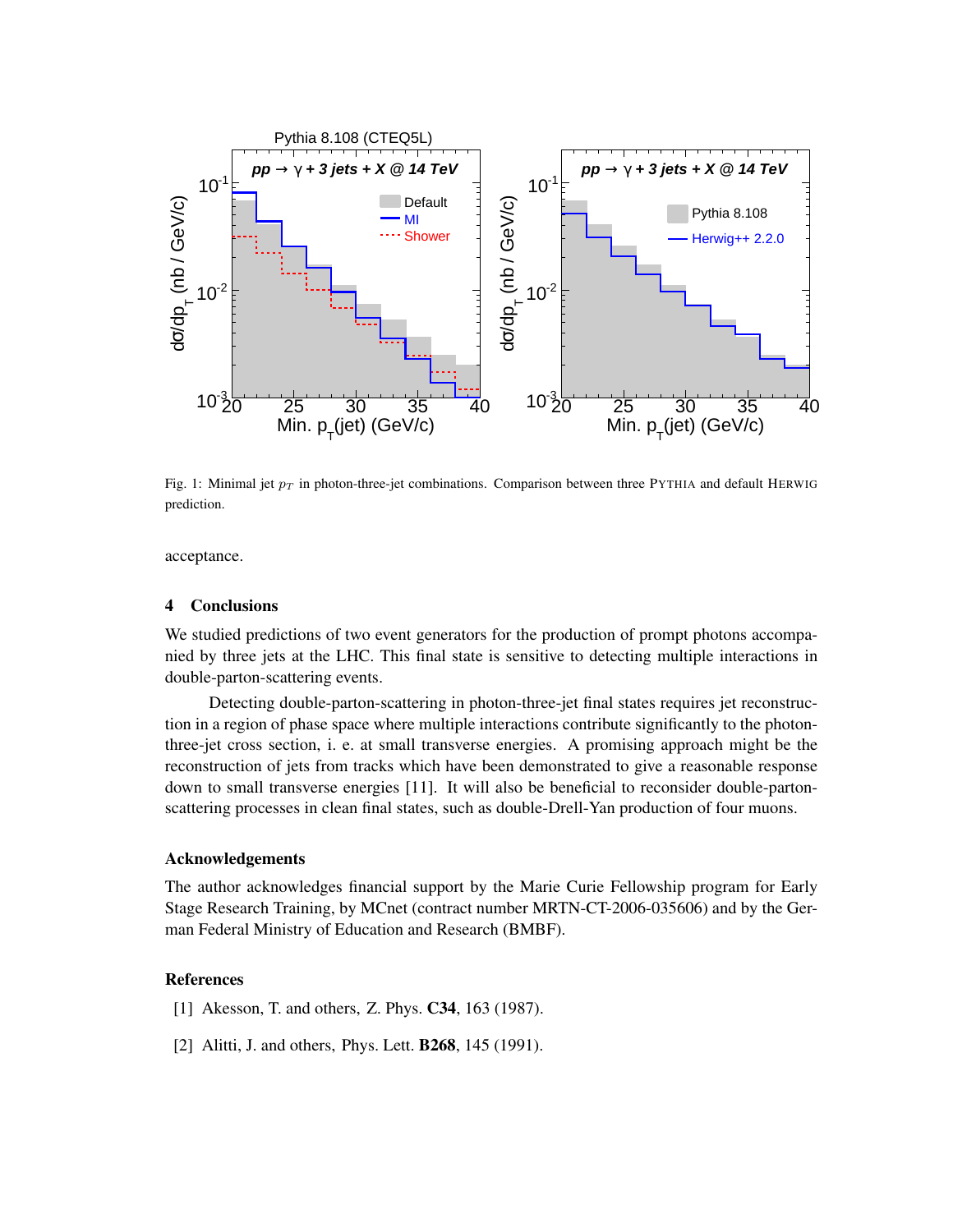

Fig. 2: Event shape variables for the photon-three-jet system.